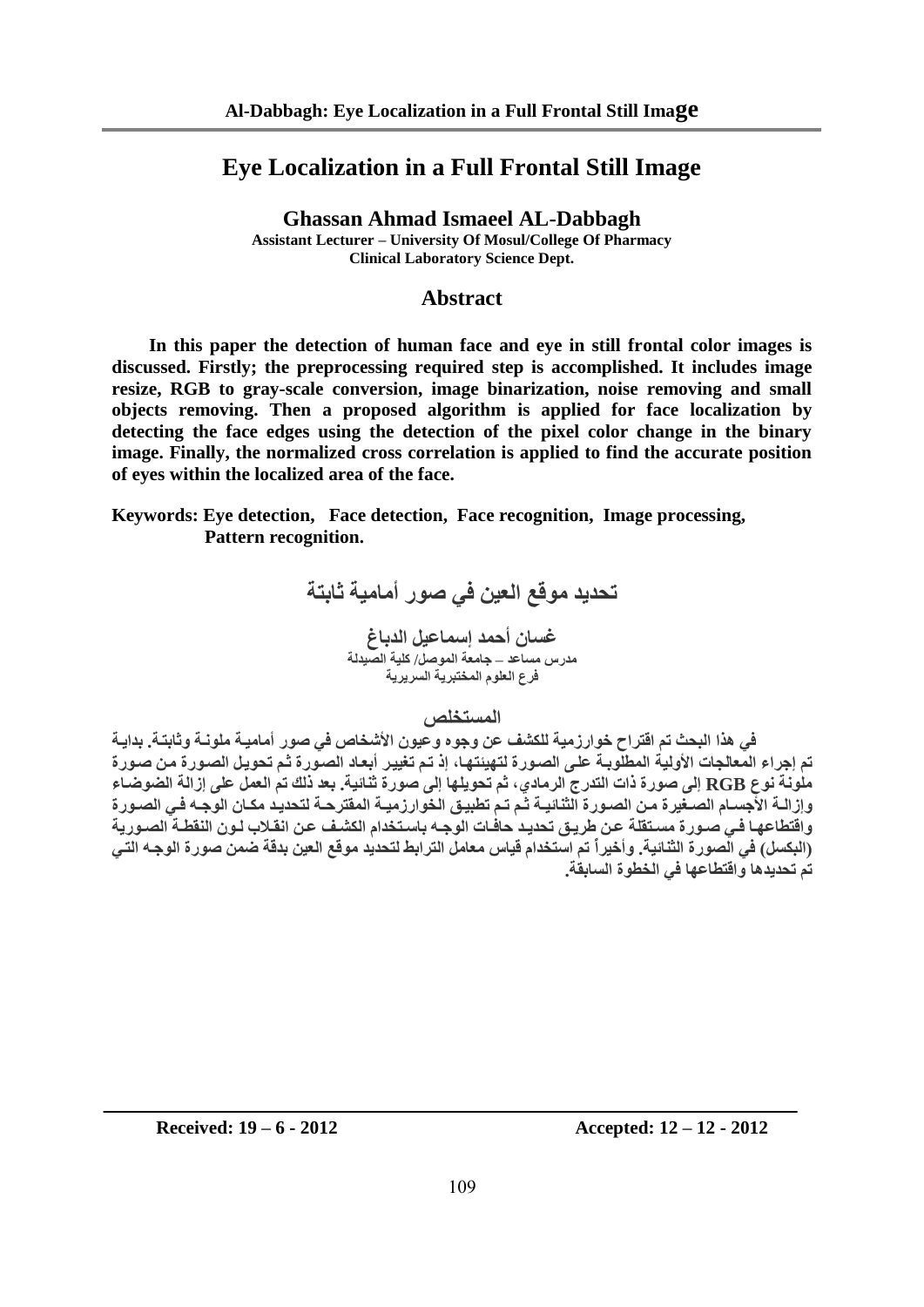## **1. Introduction**

Face recognition as the front subject of pattern recognition and artificial intelligence has a broad application in the human-machine interface, the biometric information security and so on. The facial features localization is the key of face piece fitting and recognition [1].

The analysis of face images is a popular research area with applications such as face recognition, virtual tools, and human identification security systems [2].

As one of the salient features of the human face, human eyes play an important role in face recognition and facial expression analysis [3][4]. In fact, the eyes can be considered salient and relatively stable feature on the face in comparison with other facial features. Therefore, when detecting facial features, it is advantageous to detect eyes before the detection of other facial features. The position of other facial features can be estimated using the eye position [2].

Many methods and approaches was proposed over the years for face detection[5][6] but it is still a very challenging task because of variability in scale, location, orientation, and pose. Facial expression, occlusion, and lighting conditions also change the overall appearance of faces[5]. A novel algorithm for exact eye contour detection in frontal face image has been proposed by Vladimir and Anna[7]. Snake model has been proposed by Lam and Yan[8] for detecting face boundary. Wang, et al [9] have employed genetic algorithm to detect human faces by calculating the projection of each face candidate onto the Eigen faces space. Rowley, et al [10] have improved a frontal face detection system based on neural network.

This paper presents a robust face and eye detection algorithm for color frontal images. The idea of the method is to combine the respective advantages of two existing techniques, image processing with cross correlation and to overcome their shortcomings. Firstly, image processing techniques are used to locate the face region. After the location of face region is detected, an accurate detection of eyes is achieved by using cross correlation between the located face region and the previously prepared eye template. Results of experiments to the images show that the proposed approach is robust and quite efficient.

This paper is organized as follows: besides this introduction, section 2 presents the proposed algorithm for face detection, section 3 describes the eye locating process, section 4 presents the experimental results and discussion and the last section is the conclusion.

## **2. Proposed Algorithm**

The algorithm steps is summarized below: -

- 1. Input the image of which face and eye detection has to be performed.
- 2. Resize image.
- 3. Convert color image into gray-scale image.
- 4. Binarize the gray-scale image using threshold.
- 5. Face top and width detection.
- 6. Noise Removal.
- 7. Small objects removing.
- 8. Finding the top of the head and the sides of the face accurately (as a reference).
- 9. crop the face area to narrow down the processing area.
- 10. using the cross correlation between the face area which is cropped from the original image and eye image (template) which prepared previously, the eye can be localized accurately.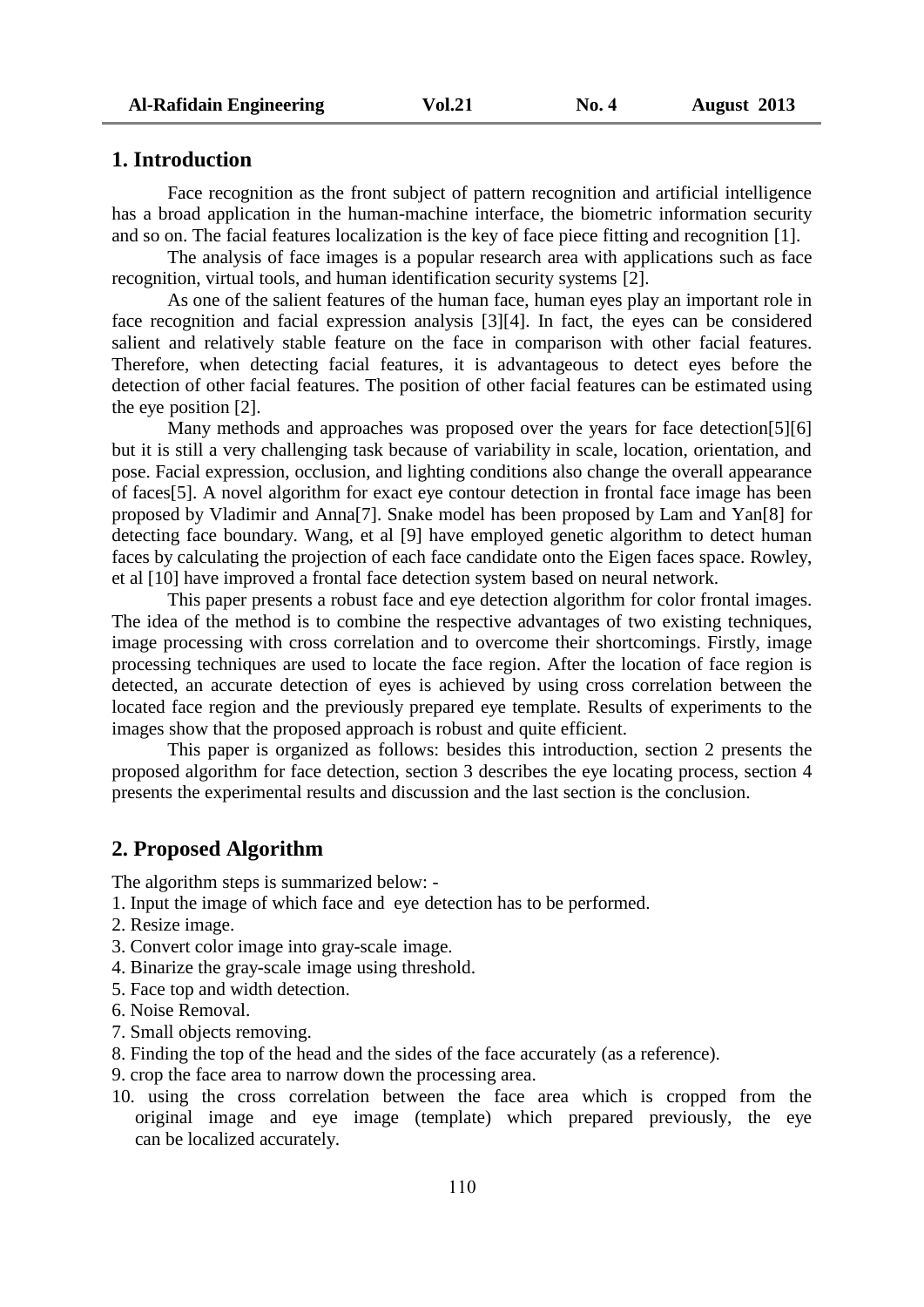A diagram of the major functions of the face and eye detection algorithm is shown in Figure (1)



**Figure (1) Algorithm Steps**

The following explains the face and eye detection procedure in the order of the processing operations. All images are generated in MatLab using the image processing toolbox. The input image is first resized as 640\*480 for the purpose of normalization or compatibility.

# **2.1 Face Detection**

 The resized input image is then converted into gray-scale image as shown in Figure (2).

The following equation is used to convert the color image (RGB) to gray scale image [11] [12]:

 $\text{gray} = (\text{R} \cdot 299 + \text{G} \cdot 587 + \text{B} \cdot 114)/1000$  (1)

where R, G, B represent the red, green and blue color components, respectively.







**Figure (2) : RGB to gray-scale image conversion**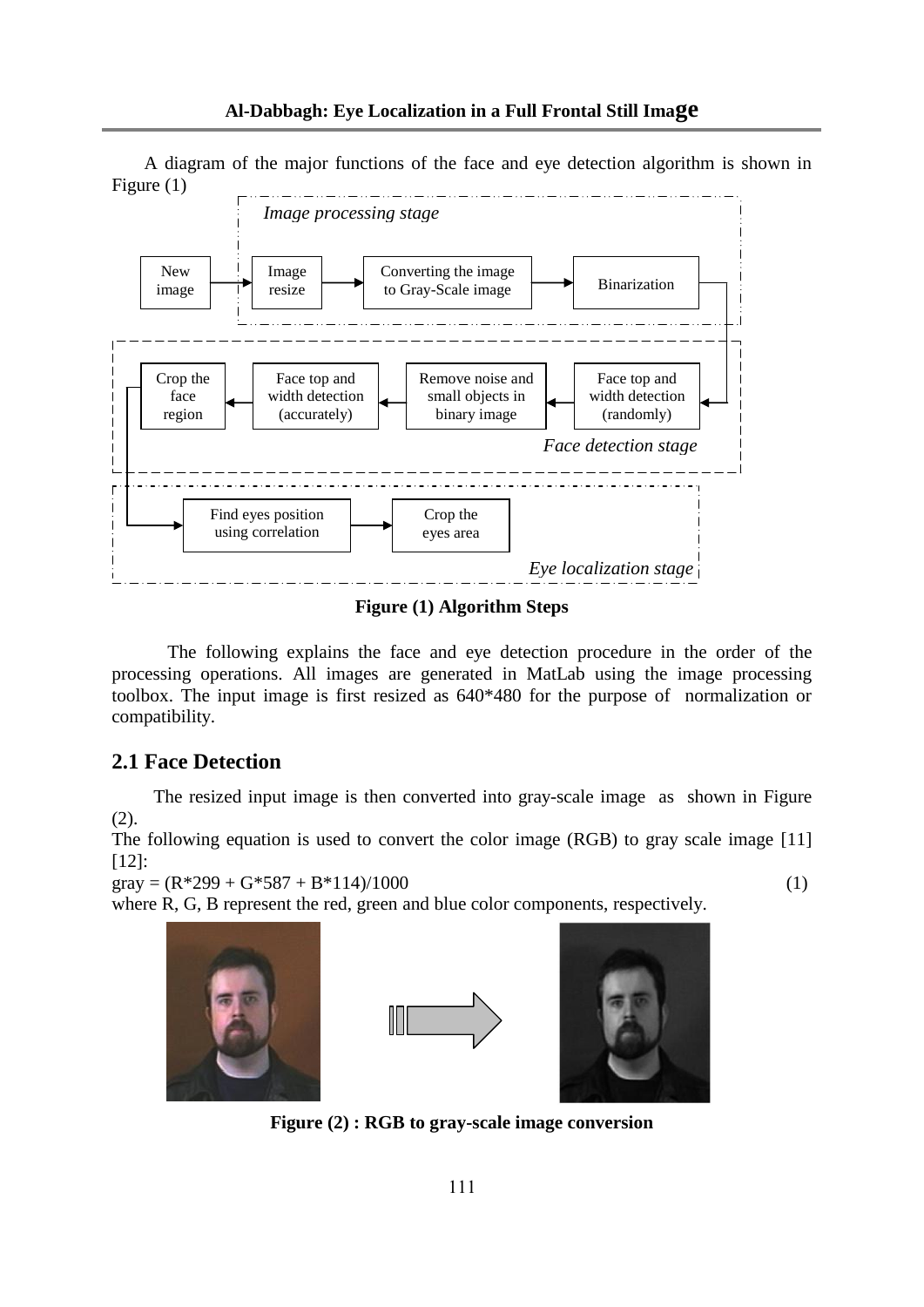| <b>Al-Rafidain Engineering</b> | <b>Vol.21</b> | <b>No. 4</b> | August 2013 |
|--------------------------------|---------------|--------------|-------------|
|--------------------------------|---------------|--------------|-------------|

Binarization step converts the resulting gray-scale image to a binary image. A binary image is an image in which each pixel assumes the value of only two discrete values. These values are 0 and 1, where 0 representing black and 1 representing white. With the binary image it is easy to distinguish objects from the background. The grayscale image is converted to a binary image via thresholding. The output binary image has values of  $\theta$  (black) for all pixels in the original image with luminance less than specified level (threshold), and 1 (white) for all other pixels. Thresholds are often determined based on surrounding lighting conditions. After observing many images of different faces under various lighting conditions a fixed threshold value of 160 is found to be effective. The criteria used in choosing the correct threshold is based on the idea that the binary image of the face should be majority white, allowing a few black blobs from the eyes, nose and/or lips. Figure (3) demonstrates optimal thresholded images. Figure (4) (a, b and c) illustrates binarization using threshold values of 120, 160 and 200, respectively for the same image. Figure 4b is an example of an optimal binary image for the face and eye detection algorithm so that the background is uniformly black, and the face is primary white. This will allow finding the edges of the face as described in the next steps.

The results of this method depends on the value of the current pixels as in the following equation [4][11][13] :

$$
I_{new}(x,y) = \begin{cases} 1 & \text{if } I_{old}(x,y) \geq \text{threshold} \\ 0 & \text{otherwise} \end{cases}
$$
 (2)

where *Iold* represents a gray-scale matrix image pixel, and *Inew* represents binary matrix image pixel, the threshold represents a value which is chosen accurately by trying many values of threshold for a large number of images to find the optimum value (in the condition of the lighting of the images is approximately equal).







**Figure (3) : Examples of optimal thresholded images with fixed threshold value of 160.**





a) Threshold value 120. b) Threshold value 160. c) Threshold value 200. **Figure (4) : Examples of binarization using differentthresholds for the same image.**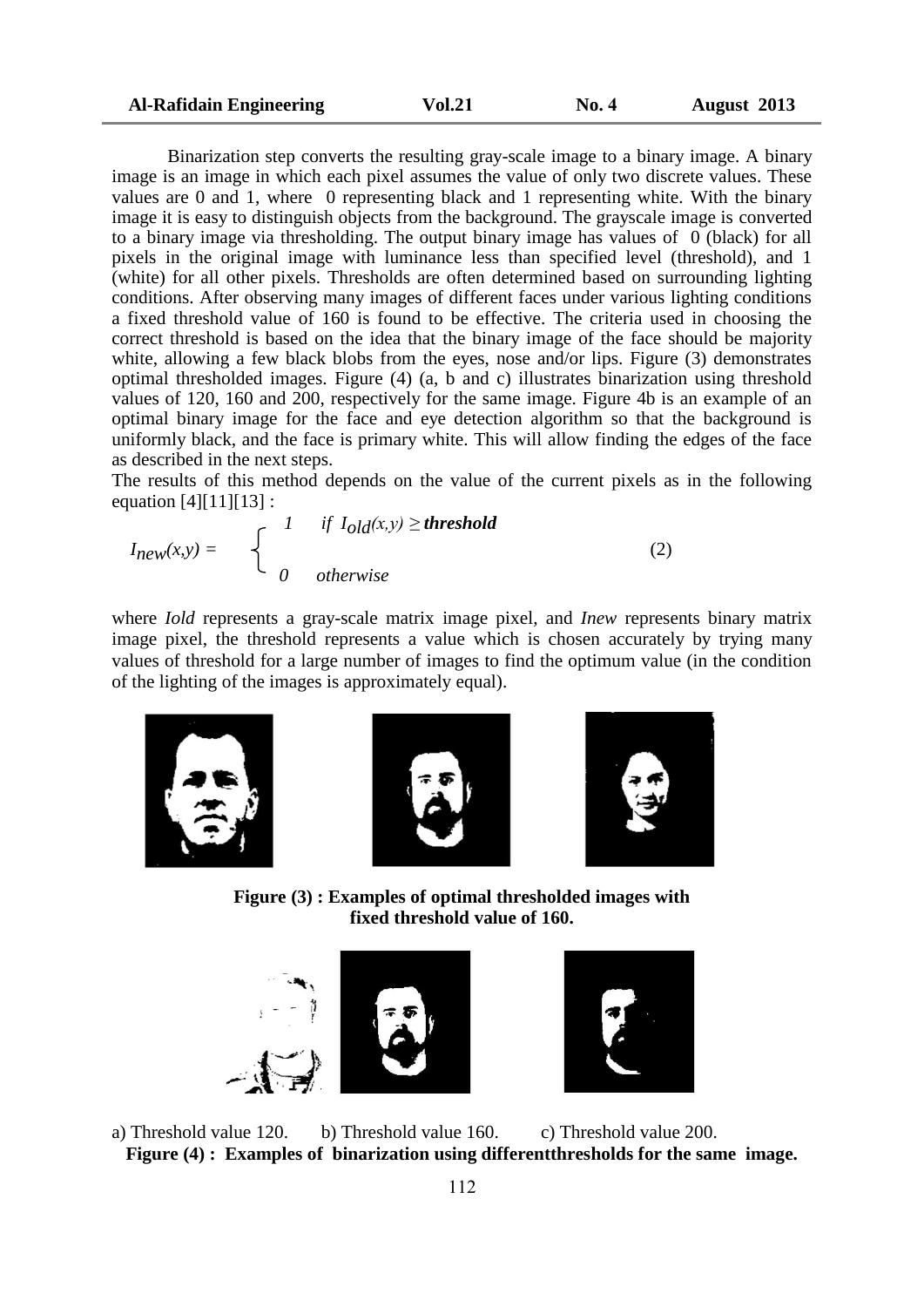The process of converting an image from grayscale to binary image by a fixed threshold, although it achieved a high success rate but are deficient due to failure when lighting changes from one image to another, using variable threshold that adjusts with image lighting is the appropriate alternative to solve this problem.

The following algorithm can be used to obtain *threshold* value automatically:

- 1. Select an initial estimate for *threshold*.
- 2. Segment the image using *threshold*. This will produce two groups of pixels:  $G_1$  consisting of all pixels with gray level values > *threshold* and  $G_2$  consisting of pixels with values  $\leq$ *threshold*
- 3. Compute the average gray level values  $\mu_1$  and  $\mu_2$  for the pixels in regions  $G_1$  and  $G_2$ .
- 4. Compute a new *threshold* value:

*threshold* =  $1/2 (\mu_1 + \mu_2)$ 

5. Repeat steps 2 through 4 until the difference in threshold in successive iterations is smaller than a predefined parameter  $T_0$ .

A good initial value for threshold is the average gray level of the image. The parameter  $T<sub>o</sub>$  is used to stop the algorithm after changes become small in terms of this parameter [11].

The two methods are tested with the same set of images and the results show that the adaptive binarization is more efficient and the system become more robust.

Figure (5) Shows the efficiency of the proposed method. Fig. (5a, 5b) is the original images, Figure (5c, 5d) is an optimum binary images thresholded at 187, 126, respectively using the adaptive threshold, Figure (5e, 5f) shows bad binary images thresholded at 160 using the fixed threshold and these images are failed in the face detection stage.



**Figure (5): Shows a comparison between the two methods used to binarize the images (fixed threshold and adaptive threshold)**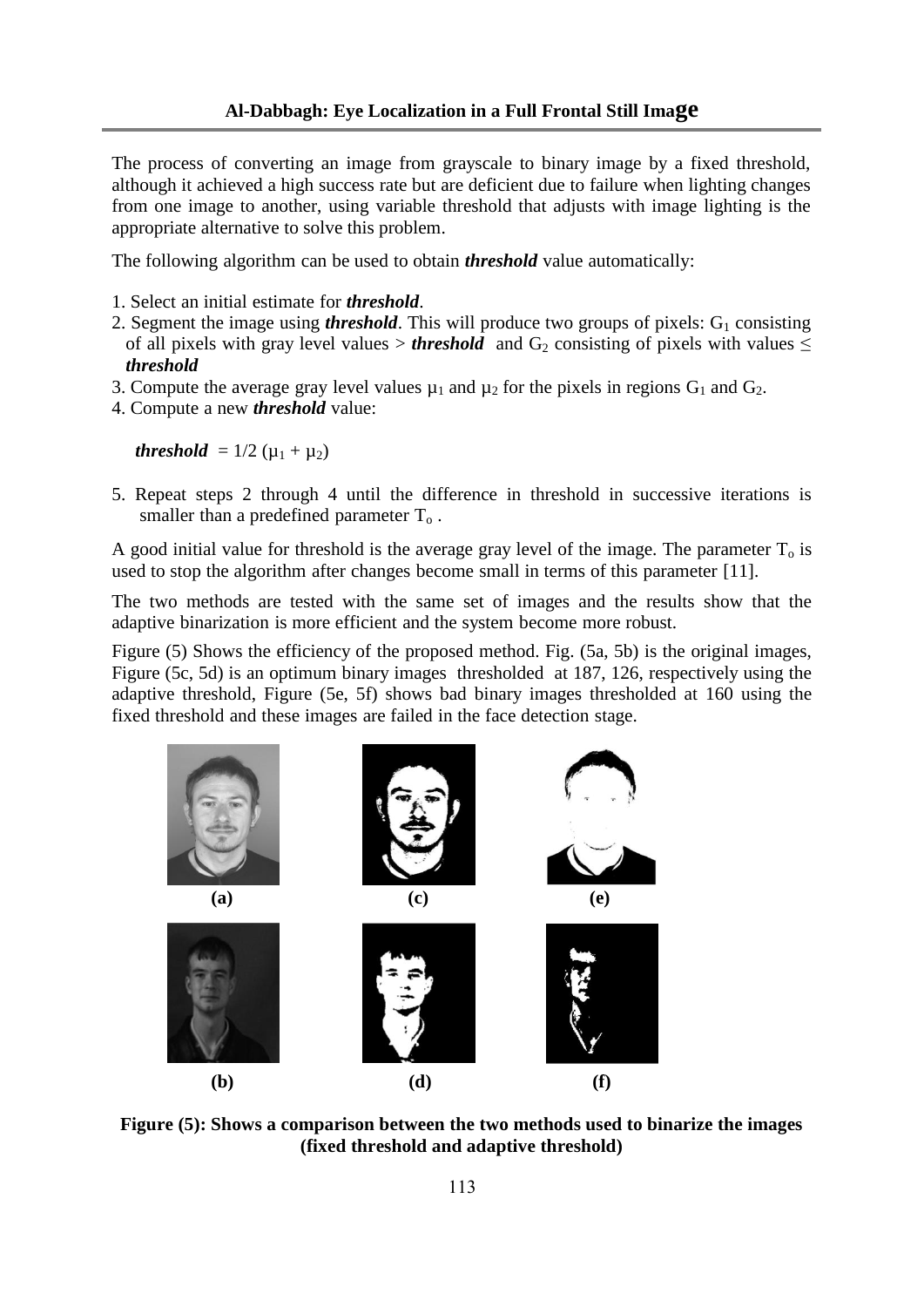The next step in the eye detection function is determining the top and side of the face. This is important since finding the outline of the face narrows down the region in which the eyes fall, which makes it easier (computationally) to localize the position of the eyes. The first step is to find the top of the face. A starting point on the face should be identified firstly, followed by decrementing the y-coordinates until the top of the face is detected. Assuming that the person's face is approximately in the center of the image (shifting the person's face within the image borders will not affect the system work), the initial starting point used is (100,240). The starting x-coordinate of 100 is chosen, to insure that the starting point is a black pixel (not on the face). The following algorithm describes how to find the actual starting point on the face, which will be used to find the top of the face.

- 1. Starting at (100,240), increment the x-coordinate until a white pixel is found. This is considered the left side of the face (L point).(not accurate)
- 2. If the initial white pixel is followed by 30 more white pixels, keep incrementing x until a black pixel is found.
- 3. Count the number of black pixels followed by the pixel found in step2, if a series of 30 black pixels are found, this is the right side (R point). (not accurate)
- 4. The new starting x-coordinate value (mid1) is the middle point of the left side and right side found in steps 1 and 3 above. Figure (6) explains the above algorithm. The starting point is (100,240) and mid1 is the middle point of L and R. Using the new starting point (mid1, 240), the top of the head can be found. The following is the algorithm to find the top of the head:
- 1. Beginning at the new starting point, decrement the y-coordinate (i.e.; moving up the face).



**Figure (6) Face top and width detection**

- 2. Continue to decrement y until a black pixel is found. If y becomes zero (i.e. the top of the image is reached), set this point to the (*top*) of the head.
- 3. Check to see if any white pixels follow the black pixel.
- 4. If more than 30 white pixels are found, continue to decrement y.
- 5. If no white pixels are found, the *top* of the head is found at the point of the initial black pixel.

Once the top of the person's head is found, the sides of the face can also be found accurately. Below are the steps used to find the left and right sides of the face accurately.

- 1. Increment the y-coordinate of the *top* (found above) by 10 (A little distance far from the edge of the hair). Label this  $y1 = top+10$ .
- 2. Find the center of the face using the following steps:
- 3. At point (mid1, y1), move left until 30 consecutive black pixels are found, this is the left side (Lx). at the first black pixel found.
- 4. At point (mid1, y1), move right until 30 consecutive black pixels are found, this is the right side (Rx), at the first black pixel found.
- 5. The centre of the face (in x-direction) is:  $(Rx Lx)/2$ . Label this point as mid2.
- 6. Starting at the point (mid2, y1), find the top of the face again. This will result in a new ycoordinate, y2.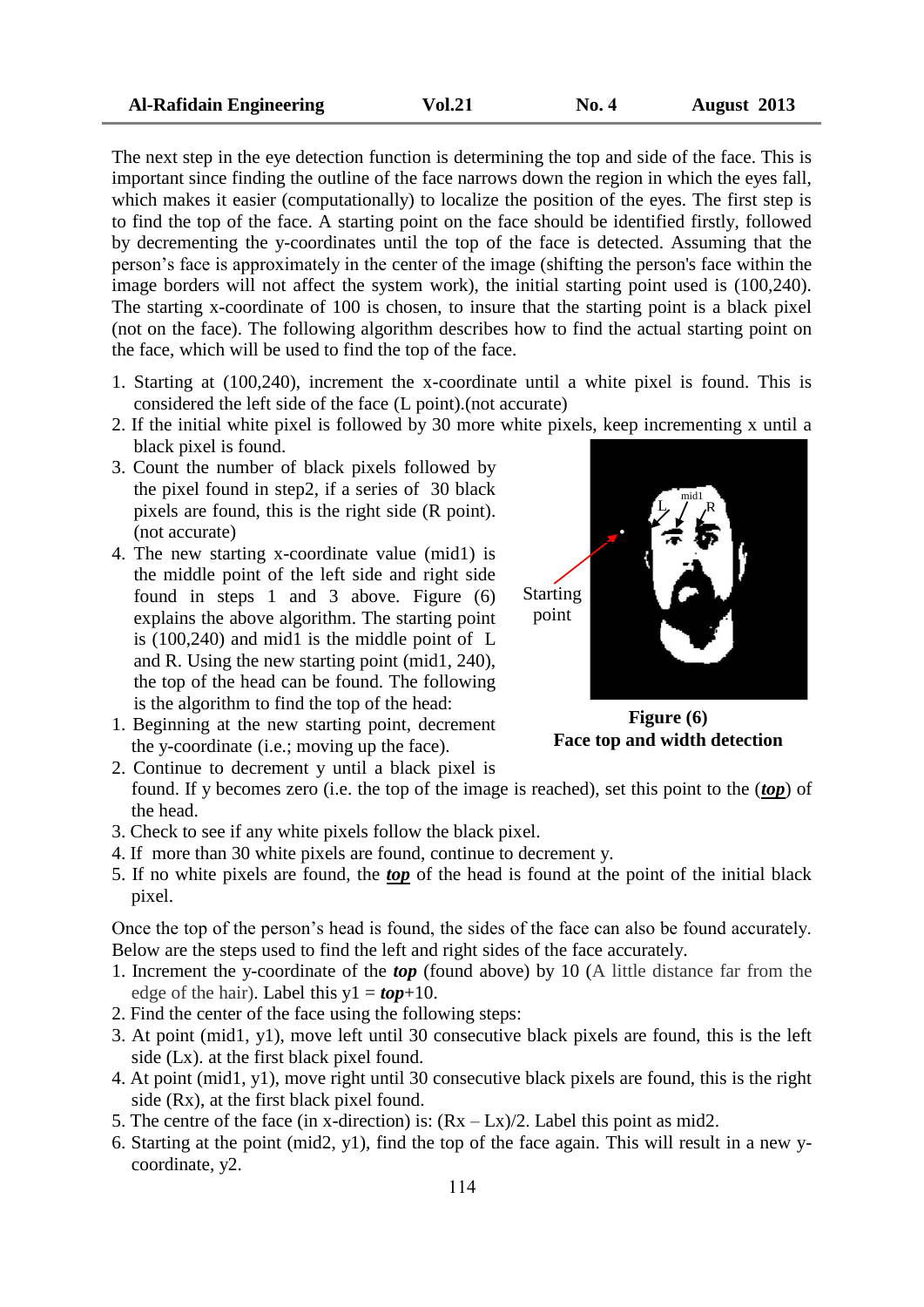## **2.2 Noise Removal**

 The noise in binary image under study is usually due to the blobs of black pixels on the face, primarily in the eye, nose and lips. To fix this problem, an algorithm to remove the black blobs is developed as follows:

 Starting at the top, at point (mid2,y2) move 5 pixels down, label this point as (mid2,y3) were  $y3=y2+5$ . From this point move left (decrement x) until black pixel meet, label this point as Lnew, then move right (increment x) until black pixel meet, label it as Rnew. Calculate the horizontal distance between Lnew

and Rnew.

Divide the distance by 2, Label the result as Xnew.

From the point (mid2,y3) move left one pixel by decrementing (mid2) and set the pixel value to white, Repeat this process for (Xnew-25) times.

From the point (mid2,y3) move right one pixel by incrementing (mid2) and set the pixel value to white, Repeat this process for (Xnew-25) times.

The key to this is to stop before the left and right edges of the face; for this reason 25 pixels is left from each side, otherwise the information of where the edges of the face are, will be lost.

Repeat the last two steps for 250 value of y (250 is the approximate height of the face in the image).

Figure (7) illustrates the results of implementing noise-removing algorithm.

After this step the small black spots remaining in the face can be removed by another step which is called small objects removing.

## **2.3 Small Objects Removal**

 Binary image consists of a set of objects, each object consists of a set of connected pixels. This process removes associated components (objects) of the binary image, which the number of its pixels is equal to or less than a specific number to be determined in advance and this process is similar in its work for the filters that remove unwanted parts of the image as noise. The selected number of pixels in this application is 150. Figure (8) shows the binary image after implementing the small objects removing

algorithm. Finally after removing the black blobs on the face, the edges of the face can be found accurately using the point (mid2, y2).

#### **2.4 Accurate Face Edges**

Starting at (mid2,y2), the following algorithm explains the accurate face edges detection:

- 1. Increment y-coordinate.
- 2. Move left by decrementing the x-coordinate, when 5 black consecutive pixels are found, this is the left side, add the x-coordinate to an array labeled 'left\_x'.



**Figure (7) Binary image after implementing noise removing algorithm**



**Figure (8) Binary image after implementing small objects removing**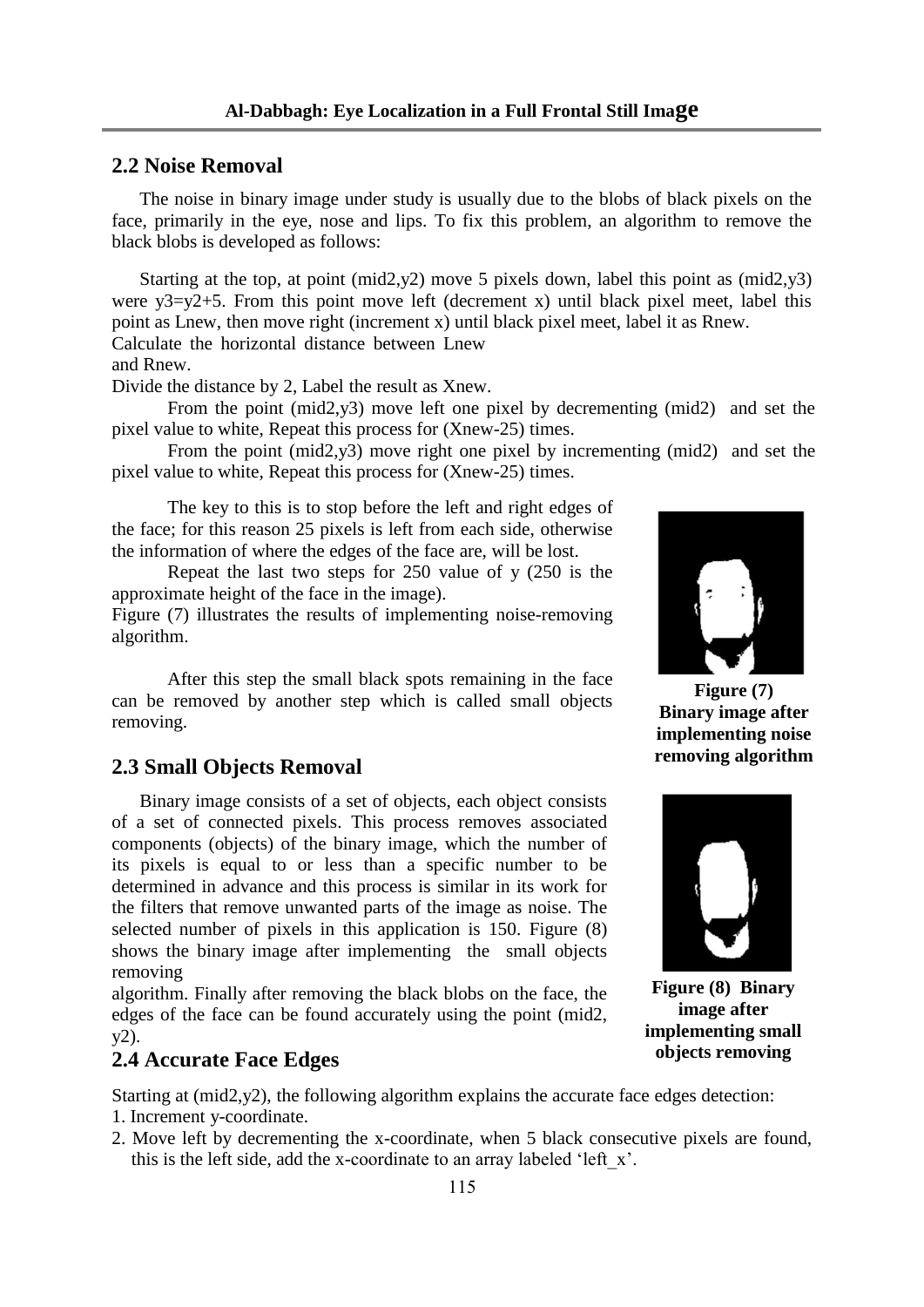- 3. Move right by incrementing the xcoordinate, when 5 black consecutive pixels are found, this is the right side, add the x-coordinate to an array labeled 'right\_x'.
- 4. Repeat the above steps 250 times (250 is the approximate height of the face in the image).

The result of the face top and sides detection is shown in Figure (9), it is marked on the picture as part of the computer simulation. Figure (10) shows the cropped face image within these marks.



**Figure (9) Accurate face edges found after implementing the last algorithm**



**Figure (10) The cropped face image**

## **3. Eyes Locating**

 Now after the face boundaries are found, the face region cropped in a separate image to narrow down the area of where the eyes exist, leading to reduce the computational time for the next step significantly.

# **3.1 Matching by correlation [11][12][14][15]**

 Correlation is commonly exploited to measure the similarity between a stored template and the window image under consideration. Templates should be deliberately designed to cover variety of possible image variations[3]. Obviously, the first obligatory (essential) step for a template matching is to create a template. It's easy to find out eye templates which can be obtained from a real face image by crop it manually.

Assuming that the original image  $f(x, y)$ , and the sub-image  $w(x, y)$ , the correlation between *(f)* and *(w)* In it is simplest form is performed according to the following equation  $[11]$ :

$$
c(x, y) = \sum_{s} \sum_{t} f(s, t) w(x + s, y + t)
$$
\n(3)

For  $x = 0, 1, 2, \ldots, M - 1, y = 0, 1, 2, \ldots, N - 1$ , and the summation is taken over the image region where *w* and *f* overlap.

The point that gives the highest value for  $c(x, y)$  will be the center of the sub image being searched for within the mother (main) image, and this operation is called the *cross-correlation* between *f* and *w*.

Figure (11) illustrates the procedure, assuming that the origin of *f* is at its top left and the origin of *w* is at its center. For one value of  $(x, y)$ , say,  $(x_n, y_n)$ inside *f*, application of Eq.(3) yields one value of *c*. As *x* and *y* are varied, *w* moves around the image



**Figure (11) Arrangement for Obtaining**  the correlation of  $f$  and  $w$  at **point**  $(x_o, y_o)$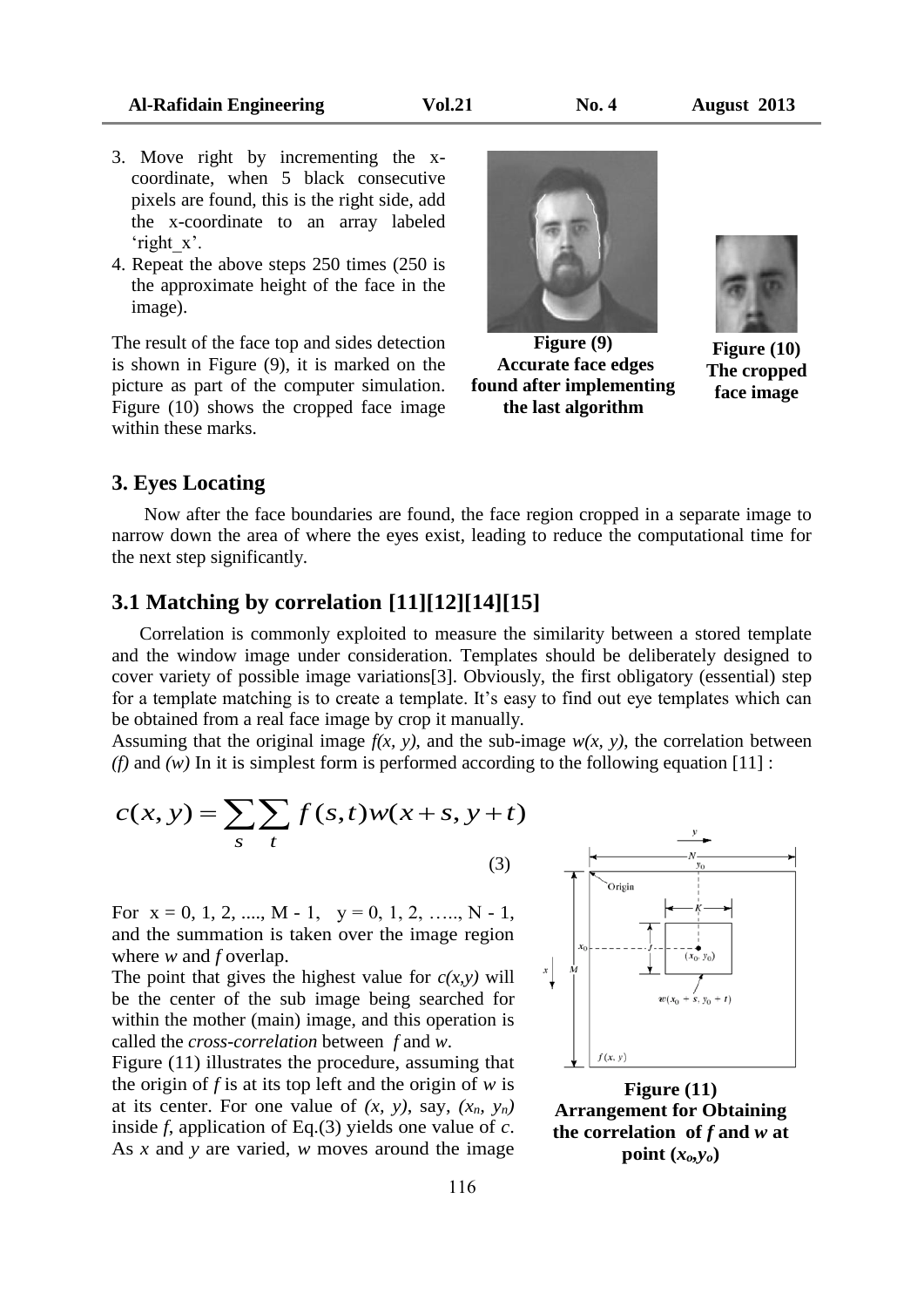area, giving the function  $c(x, y)$ . The maximum value(s) of *c* indicates the position(s) where *w* best matches *f*. *(The higher the similarity between two statistical sets, the larger the correlation coefficient will be generated*).

For image-processing applications in which the brightness of the image and template can vary due to lighting and exposure conditions, the images can be first normalized.

The correlation function given in Eq.(3) has the disadvantage of being sensitive to changes in the amplitude of *f* and *w*. For example, doubling all values of *f* doubles the value of  $c(x, y)$  An approach frequently used to overcome this difficulty is to perform matching via the correlation coefficient, which is defined as [11] :

$$
r(x, y) = \frac{\sum\limits_{s} \sum\limits_{t} [f(s, t) - \bar{f}(s, t)][w(x + s, y + t) - \bar{w}]}{\sqrt{\sum\limits_{s} \sum\limits_{t} [f(s, t) - \bar{f}(s, t)]^2 \sum\limits_{s} \sum\limits_{t} [w(x + s, y + t) - \bar{w}]}^2}
$$
(4)

where  $x = 0, 1, 2,..., M - 1$ ,  $y = 0, 1, 2, ..., N-1$ ,  $\overline{W}$  is the average value of the pixels in *w* (computed only once).  $\bar{f}$  is the average value of  $f$  in the region coincident with the current location of *w*, and the summations are taken over the coordinates common to both *f* and *w*. The correlation coefficient  $v(x, y)$  is scaled in the range -1 to 1. independent of scale changes in the amplitude of *f* and *w*.

## **4. Experimental Results and Discussions**

 In this section, the experimental results of the proposed algorithms is presented. The proposed algorithm is implemented in MatLab 6.5 running on a computer with 1.6 GHz Atom processor and 1 GB RAM. The images utilized in the experiments are color images with size of  $180\times200$  under various illumination condition and was obtained from the publicly available database of Computer Vision Science Research Projects[16]. Figure (12) shows example images used in the experiments.

The success rate of proposed algorithms for 278 image used is as follows :

- For adaptive threshold : 95.7 % (266 images succeed and 12 images failed).
- For fixed threshold : 73.4 % (204 images succeed and 74 images failed).



**Figure (12) Example images used in the experiments**

Table (1) shows the running times of the proposed algorithms on each stage. The total execution time of the proposed algorithm is about 4.16 second on average when the fixed threshold is used and about 4.37 seconds when adaptive threshold is used. It's remarkable that this execution time is reckoned for a program written in MatLab. Execution time for the 1<sup>st</sup> stage (image processing) is 0.23 seconds with fixed threshold and 0.34 seconds with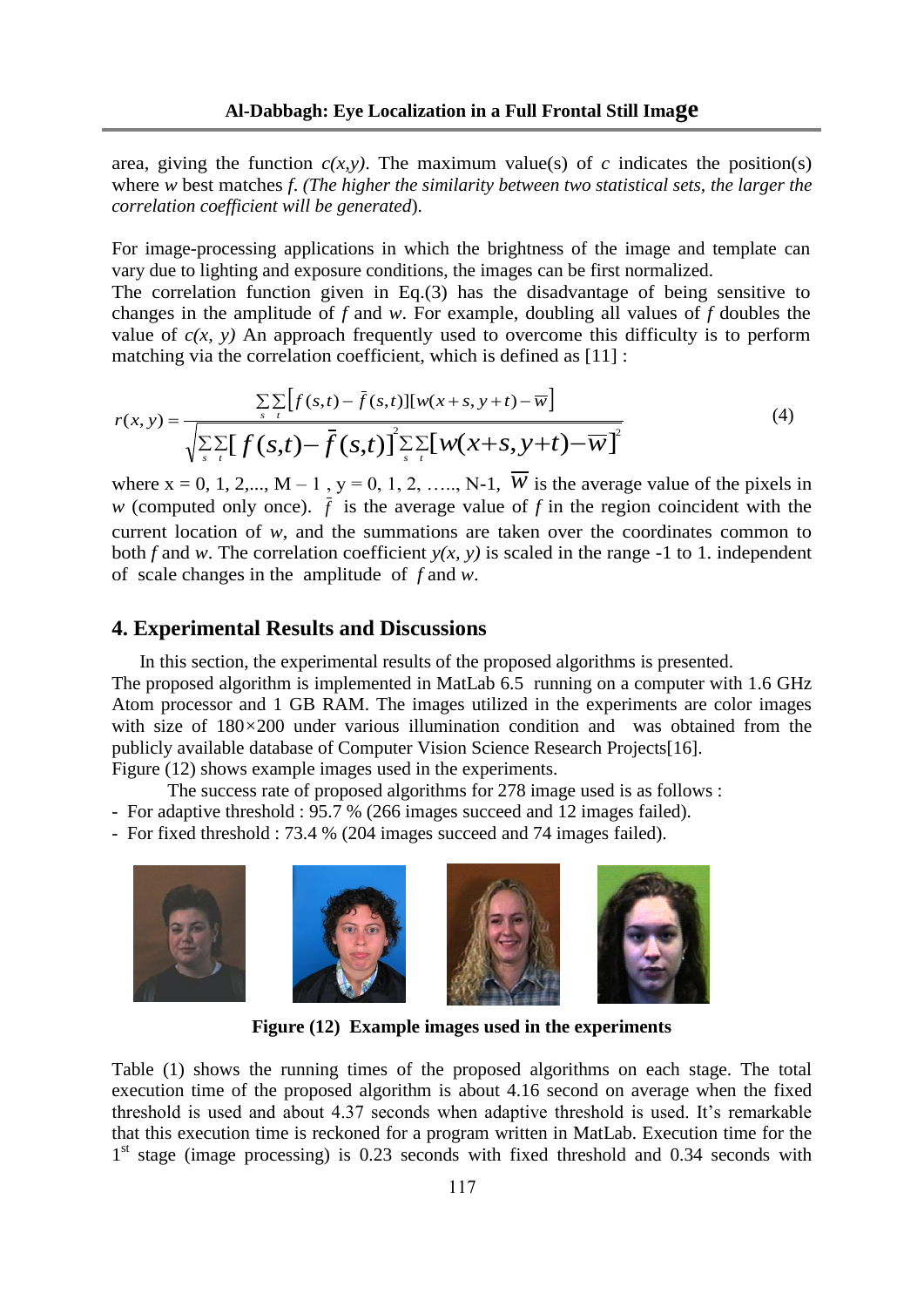| <b>Al-Rafidain Engineering</b> |  |  |
|--------------------------------|--|--|

adaptive threshold, and for the  $2<sup>nd</sup>$  stage (face detection) is 0.82 seconds and for the 3<sup>rd</sup> stage (eye locating) is about 3.11 seconds.

| Stage                   | Execution time (sec) | Execution time (sec) |  |  |
|-------------------------|----------------------|----------------------|--|--|
|                         | (fixed threshold)    | (adaptive threshold) |  |  |
| <b>Image Processing</b> | 0.23                 | 0.44                 |  |  |
| <b>Face Detection</b>   | 0.82                 | 0.82                 |  |  |
| Eye Locating            | 3.11                 | 3.11                 |  |  |
| Total                   | 4.16                 | A 37                 |  |  |

|  |  |  |  |  |  |  | Table (1) Running times of the proposed algorithms in seconds |
|--|--|--|--|--|--|--|---------------------------------------------------------------|
|  |  |  |  |  |  |  |                                                               |

Figure (13) shows examples of images for which the proposed algorithm could correctly detect face, locate eyes and crop them in separate images.



**Figure (13) Examples of eyes and faces located correctly**

In order to test the performance of the proposed method, a comparison of proposed method and other different methods is shown in Table (2).

| <b>Reference</b> | <b>Method</b>              | <b>Success</b> | Program | <b>CPU</b>   | <b>Excution</b> |
|------------------|----------------------------|----------------|---------|--------------|-----------------|
| No.              |                            | rate           | used    | <b>Speed</b> | time            |
| $[3]$            | Ratio Local Binary Pattern | 100%           | MatLab  | $2.8$ GHz    | Not             |
|                  | <b>RLBP</b>                |                |         |              | mentioned       |
| [6]              | Dynamic Time Wrapping      | 95%            | MatLab  | $2$ GHz      | <b>Not</b>      |
|                  | <b>DTW</b>                 |                |         |              | mentioned       |
| $[12]$           | Skin detection and         | 90%            | MatLab  | $2$ GHz      | $15-20$         |
|                  | morphological operations   |                |         |              | seconds         |
| Proposed         | Image processing with      | 95.7%          | MatLab  | $1.6$ GHz    | 4.37            |
| algorithm in     | template matching          |                |         |              | seconds         |
| this paper       |                            |                |         |              |                 |

|  | Table (2) Comparison of different methods |  |  |
|--|-------------------------------------------|--|--|
|--|-------------------------------------------|--|--|

As shown in Table (2), the proposed eye localization method achieves high rate comparing with other existing methods. Among 278 cases in the experiment, 95.7% cases are correctly localized. From the above analyses and comparison, it can be found that the proposed method is effective and robust.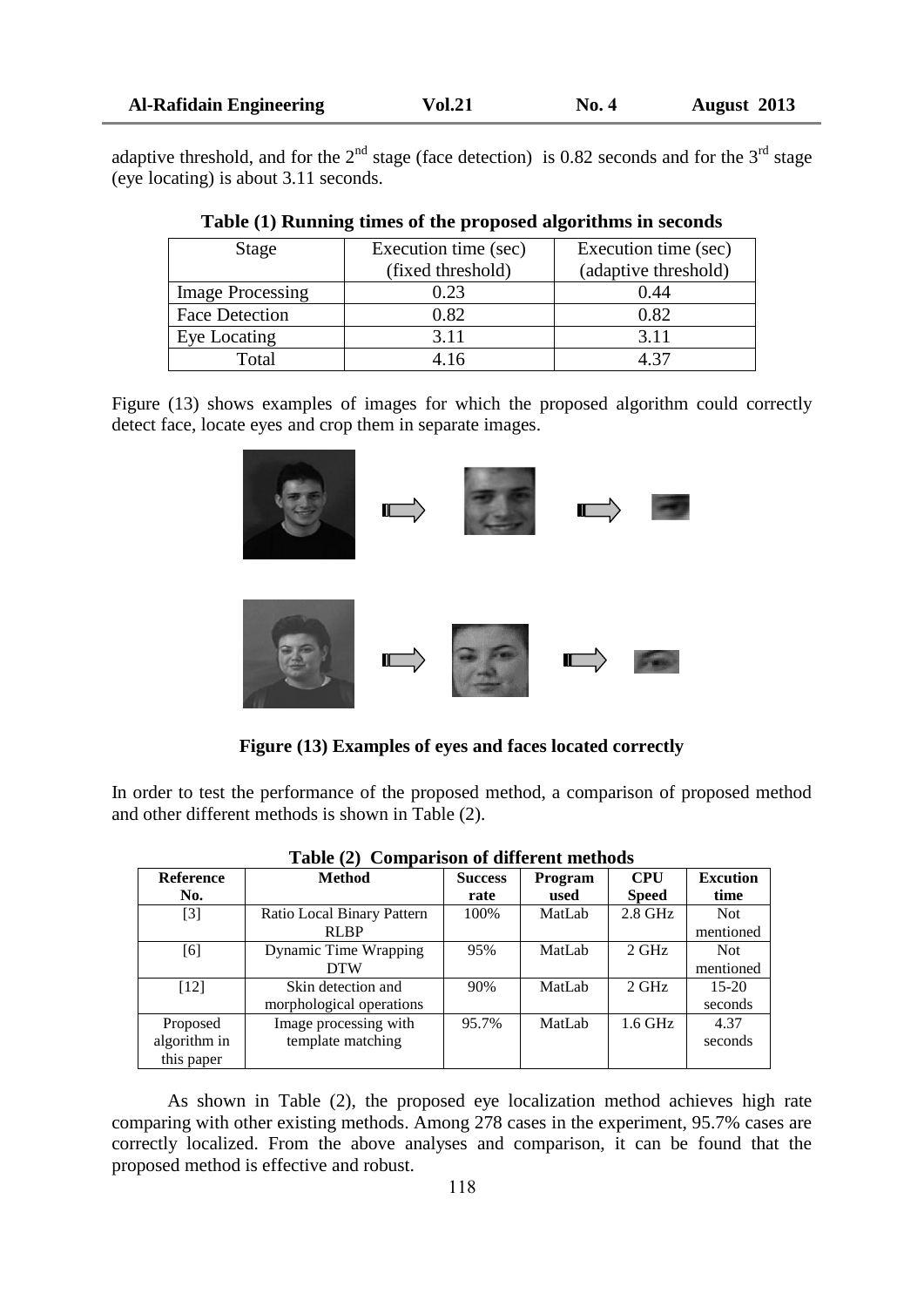## **5. Conclusions**

 An approach to accurate face and eye detection for frontal color and still images has been presented in this paper, combining image processing techniques with cross correlation. The proposed algorithm firstly makes use of image processing techniques to detect the face region. The precise locations of eyes are then detected by performing template matching (cross correlation).

The proposed method has been tested by images from Computer Vision Science Research Projects face database. Experimental results show that this method works well. For 278 images, the detection accuracy is 73.4% when the fixed threshold is used and 95.7% when the adaptive threshold is used. In addition, the average execution time of proposed algorithms (4.16 seconds and 4.37 seconds) for the fixed and adaptive threshold, respectively is acceptable, shows that this approach is also efficient.

After comparing and analyzing the detection results, it found that :

- 1. The false detection in the images failed is mainly due to the failure in face detection which leads to a false template matching.
- 2. All the images pass the  $2<sup>nd</sup>$  stage (face detection) can pass the  $3<sup>rd</sup>$  stage (eye locating) correctly, that means all the failure is because face detection failure.
- 3. The template matching is excellent and accurate method for detection although the long time in execution.
- 4. The system becomes more efficient and robust by using the adaptive threshold.
- 5. The high difference between the results obtained by fixed threshold (low success rate) and adaptive threshold (high success rate) is due to appropriate binary image obtained by adaptive threshold method which allow to detect the face edges accurately in the next stage.
- 6. Comparing the results of this paper with previous works shows that the proposed algorithms are efficient and robust.

## **References**

- **[1]** He Yan, Jianwei Li, and Ruxi Xiang, **"Robust Facial Features Localization on Rotation Arbitrary Multi-View Face in Complex Background"**, Journal Of Computers, Academy Publisher, VOL. 6, No. 2, February 2011, pp. 337-342.
- **[2]** Kun Peng and Liming Chen, **"A Robust Algorithm for Eye Detection on Gray Intensity Face without Spectacles"**, JCS&T VOL. 5, No. 3, October 2005**.**
- **[3]** Wencheng Wang, Faliang Chang, Guoqiang Zhang and Xiaoyan Sun,**"A Precise Eye Localization Method Based on Ratio Local Binary Pattern",** Journal of Convergence Information Technology, VOL. 6, No. 1, January 2011.
- **[4]** ChengzheXu, Tauseef Ali, and Intaek Kim, "**A Robust Approach to Automatic Iris Localization"**, Journal of the Optical Society of Korea, VOL. 13, No. 1, March 2009, pp. 116-122.
- **[5]** Hsuan M. G. Y., Kriegman D. J. and Ahuja N., **"Detecting Faces in Images: A Survey"**, IEEE Transactions On Pattern Analysis And Machine Intelligence, No. 1(24), 2002, pp. 34-57.
- **[6]** Adwan S. and Arof H., "**A New Approach for an Efficient DTW in Face Detection through Eyes Localization"**, Electronics and Electrical Engineering, ISSN 1392 – 1215, No. 2(108), 2011.